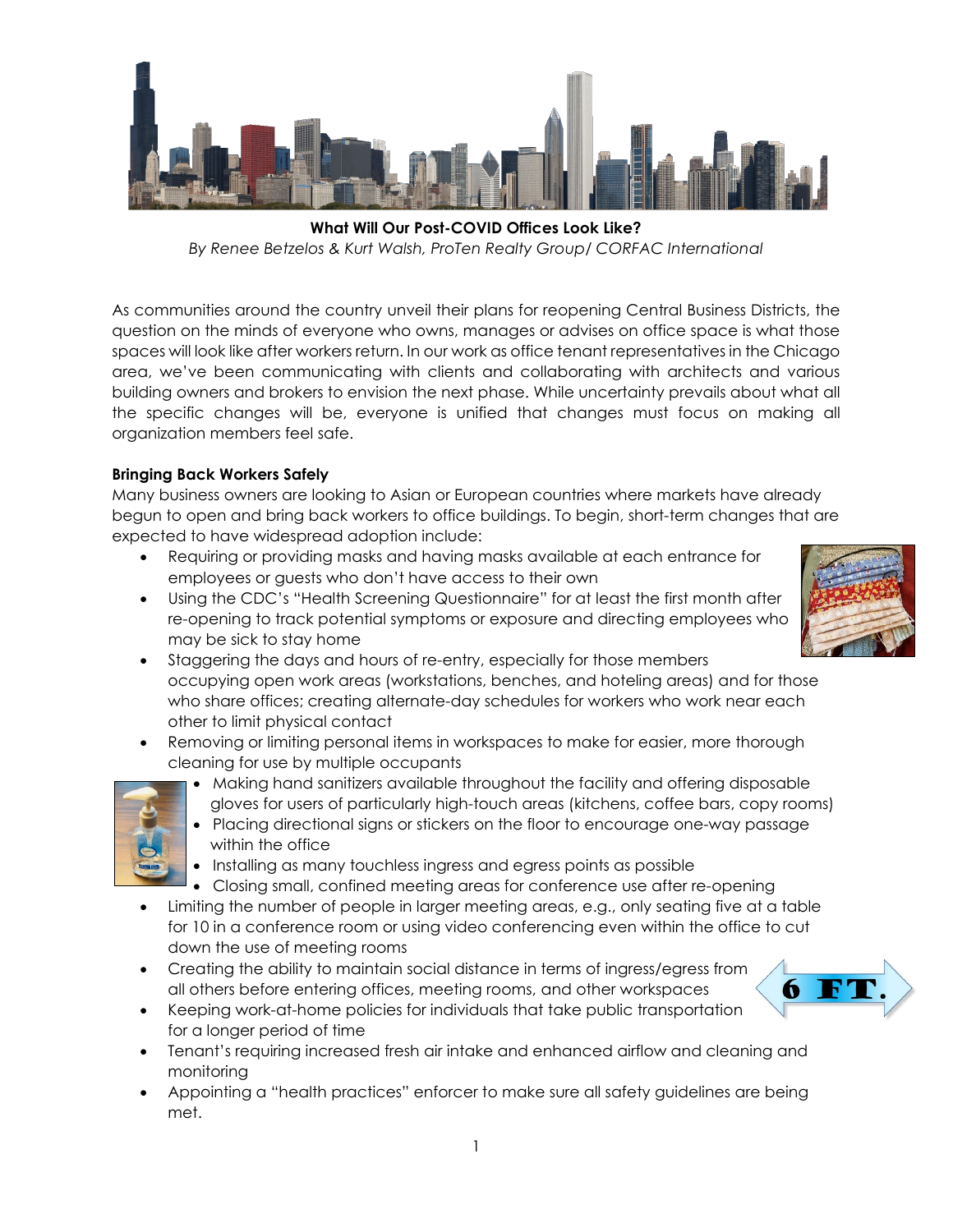## **Long-Term Changes in How We Work**

While those baseline steps will be necessary to bring back workers in a safe way, some companies may also be considering how quickly and how fully to bring back in-office work. Companies will need to examine the impact on work culture and loyalty that widespread remote work has created. Looking ahead, some preliminary *long-term* logistics are:

- Distributing work offices across several buildings versus consolidated work offices
- Decreasing density within offices by spreading out the workstation placement, expanding the sizes of workstations, and / or removing "benching" workspaces that have members seated at long tables with no separation
- Defining essential in-office workers and those who could continue working from home – an MIT report found 34% of those who previously commuted to work were working from home by the first week of April due to COVID-19, which is similar to the percentage of people overall who can work from home according to a University of Chicago publication.



- Using new software becoming available from various architects which helps tenants "dedensify"
- Changing the office environment to include antimicrobial work surface areas, material and products
- "Hoteling" in the form of sharing desks may increase if and only if this can be done in a very sanitary manner
- Conversion of small, enclosed meeting spaces to private offices
- Additions to the height of separators between workstations
- Scheduling and phased groupings of visits to the office by members continuing to workat-home.

Companies that occupy space in multi-tenant buildings will also need to be aware and follow the building owners' specific procedures. One such example is the placement of "Social Distancing" stickers on the floors of each elevator in a building to encourage no more than four people/elevator cab. Certain shared amenities, such as conference centers or outdoor lounges, may also have new capacity rules. Amenities and their use are being re-thought to include more quiet spaces.

Suburban office buildings and campuses may actually see some upside, given the distribution of offices and lower density, as well as more employees driving versus taking public transportation.

## **Vacancy, Lease Terms and Other Financial Impacts**

| Lease |  |  |
|-------|--|--|
|       |  |  |
|       |  |  |
|       |  |  |
|       |  |  |

On the financial front, we expect a number of impacts on the office market. We predict vacancy rates will increase about five to six percentage points over the next 12 months, given the rise of unemployment rates. While this is a large jump, most likely it will not be catastrophic for most landlords. Other possible trends are smaller businesses moving back to "home offices" and not renewing, and subleases increasing significantly in the short-term.

Lease negotiations will also adapt to the new normal. Leases will require more flexibility, as people will be more anxious about future commitments of more than five years. Security Deposits have increased in importance, and credit-worthy tenants, which have always